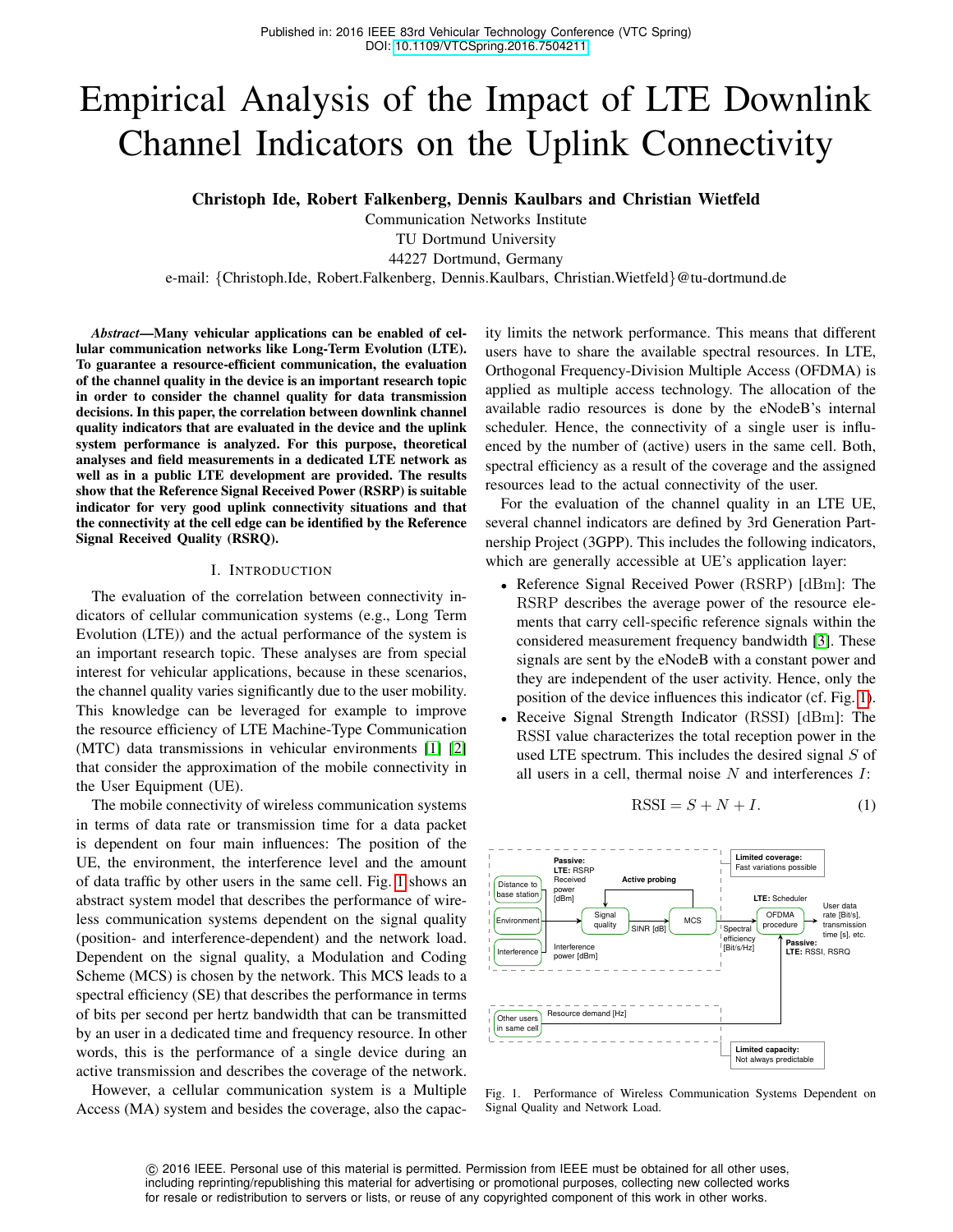• Reference Signal Received Quality (RSRQ) [dB]: The RSRQ describes the relationship between RSRP, RSSI and the number of PRBs for measuring the RSSI  $N_{\text{PRB}}$ :

$$
RSRQ = 10 \log_{10} (N_{PRB}) + RSRP - RSSI. \quad (2)
$$

The RSSI and RSRQ are influenced by all three main factor for the connectivity: The position of the device, the interference situation and the data traffic produced by users in the same cell (cf. Fig. [1\)](#page-0-0).

Besides theoretical analysis (cf. Section [III\)](#page-1-0) between passive LTE connectivity indicators and the LTE Signal-to-Interference-and-Noise-Ratio (SINR), in this paper it is shown that the downlink channel quality indicators strongly correlate with the uplink connectivity in terms of data rate. For this purpose, measurements in a dedicated LTE network are performed for different communication situations (cf. Chapter [IV](#page-2-0) for measurement setup). Thereby, the distance between UE and base station, the load in the serving cell as well as the interference level of a neighboring cell are varied. The results of the measurements are presented in Chapter [V.](#page-3-0)

### II. RELATED WORK

Many vehicular applications are based on cellular communication systems [\[4\]](#page-4-3). Besides safety applications, many of these applications are not time-critical [\[5\]](#page-4-4). Hence, the evaluation of the channel quality in a device inside the vehicle is important in order to increase the data transmission efficiency by leveraging the channel quality information. In addition, in context of connected cars, a local channel quality evaluation can be used to decide whether to use the local available wifi or the cellular network to transmit vehicular data. Many vehicular M2M applications are uplink dominated [\[6\]](#page-4-5), however, the UE can only evaluate the downlink channel quality, because uplink channel quality information are only collected in the base stations. However, the UE can estimate the uplink connectivity due to the reciprocity of the radio channel (e.g, [\[7\]](#page-4-6)). In addition, the downlink channel indicators are measured in the UE and can be estimated with an error of less than  $1 \text{ dB}$  [\[8\]](#page-4-7).

The performance of cellular communication systems are often evaluated by field trials in dedicated research networks or public networks. Test networks have the benefit that full control of the network is given, including the traffic of all users in the cell. Such measurements are performed in many cases by network infrastructure manufacturers and operators [\[9\]](#page-4-8) [\[10\]](#page-4-9). However, public networks are characterized by the additional influence of others, unknown users which are also occupying network resources. In contrast to analytical models and simulations, field trials make it possible to measure the real user experience. Further LTE performance measurements are presented in [\[11\]](#page-4-10) [\[12\]](#page-4-11) [\[13\]](#page-4-12). In this paper, both, measurements in a dedicated LTE network and analyses in a public LTE deployment are performed.

# <span id="page-1-0"></span>III. THEORETICAL SINR ESTIMATION BASED ON CHANNEL QUALITY INDICATORS

<span id="page-1-1"></span>In this section, the relationship between downlink channel indicators (RSRP and RSRQ) and downlink SINR is described.

## *SINR and RSRP Correlation*

The SINR is strongly correlated to the connectivity (in terms of spectral efficiency) of a communication link and can be calculated based on the RSRP, the thermal noise  $N$  and the interference per subcarrier I:

$$
SINR = \frac{RSRP}{N+I}.
$$
 (3)

Fig. [2](#page-2-1) shows the theoretical relationship between RSRP and SINR for three different interference levels: Full interference (this means that the total power of the interference cell equals the power of the serving cell), half interference power in comparison to the serving cell power and no interference. Therefore, a two-cell scenario with a path-loss coefficient of 3 and an Inter-Site Distance (ISD) of 1732 m [\[14\]](#page-4-13) is assumed. For locations nearby the base station (thus a very high SINR) the interferences produced by neighboring cell's users is negligible, leading to the following approximation for the SINR:

$$
SINR \approx RSRP/N, \qquad \text{for} \quad N \gg I. \tag{4}
$$

For a RSRP of −90 dBm, the error between no and full interference is only 3 dB. This gap is closed by the power control in a real LTE deployment. For cell-edge users, there is a large SINR range for the same RSRP values (e.g., 10 dB SINR difference for an RSRP of −110 dBm), caused by interference through other participants in neighboring cells. Hence, no reliable correlation is possible in this case. Therefore celledge users have to approximate their SINR by the use of RSRQ instead (cf. below). Furthermore, measurements in [\[15\]](#page-4-14) strengthen the fact that the SINR is strongly correlated to the path loss (particularly for moderate SINR values), or rather, the RSRP.

## *SINR and RSRQ Correlation*

In contrast to the SINR, the RSRQ depends on the load of the serving cell. Hence, the SINR can be calculated based on the RSRQ and the normalized load  $p$  of the serving cell [\[16\]](#page-4-15):

$$
\text{SINR} = \frac{1}{\frac{1}{12 \cdot \text{RSRQ}} - p}.
$$
\n<sup>(5)</sup>

Fig. [3](#page-2-2) shows the relationship between SINR and RSRQ for different loads of the serving cell ( $p = 1/6$  for an unloaded serving cell,  $p = 7/12$  for a halfly loaded serving cell and  $p = 1$  for a fully loaded serving cell [\[16\]](#page-4-15)). It can be seen from the figure that the RSRQ is a good connectivity indicator for low SINR values. This is due to the fact that the SINR is dominated by the interference and not by the load of the serving cell for low SINR values. For high SINR values, the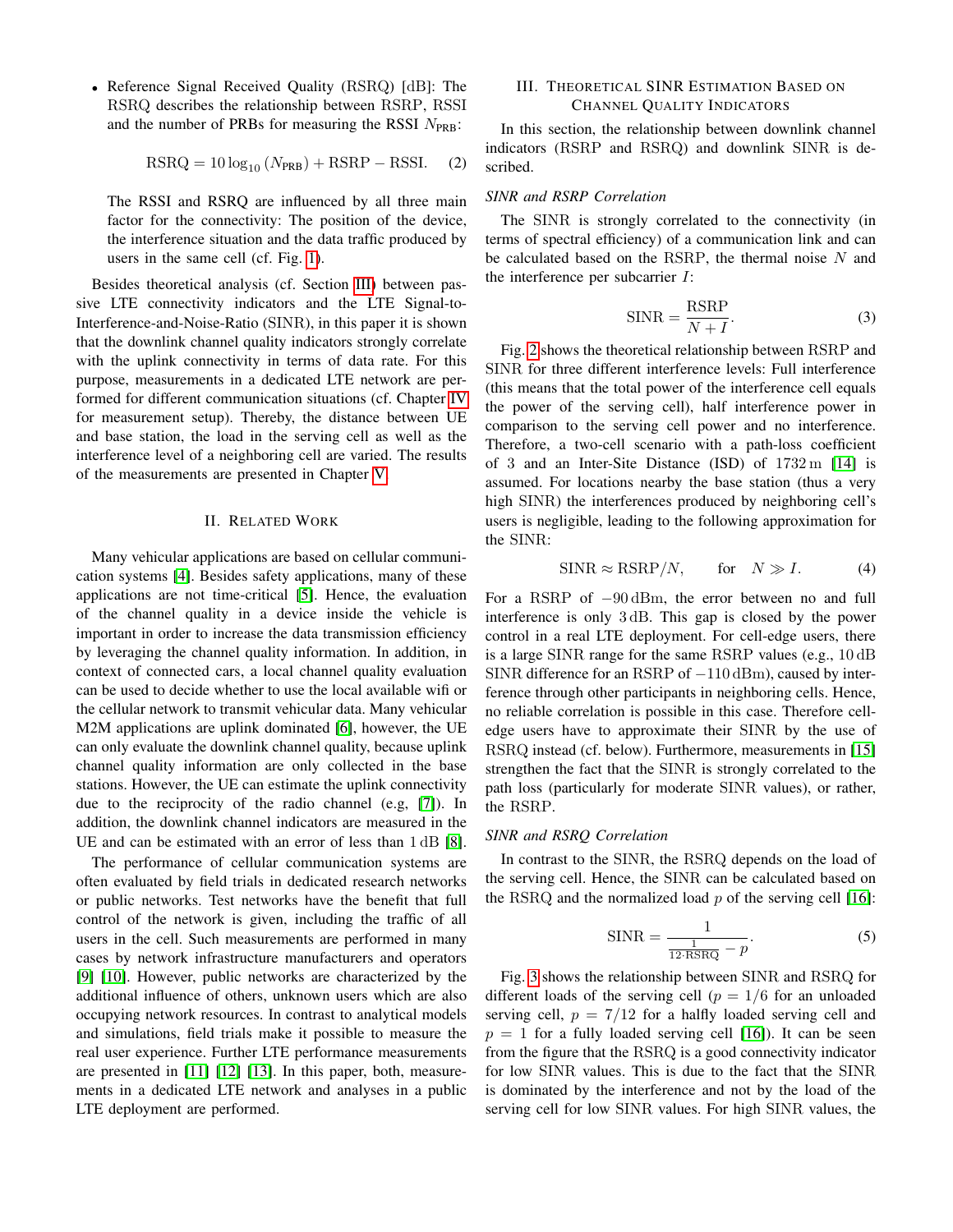

<span id="page-2-1"></span>Fig. 2. Theoretical Relationship Between RSRP and SINR for Different Interference Levels in a Two Cell Scenario at 2.6 GHz, 40 dBm Transmission Power, Path-Loss Coefficient of 3 (LOS), and ISD of 1732 m.



<span id="page-2-2"></span>Fig. 3. Theoretical Relationship Between RSRQ and SINR for Different Serving Cell Loads.

RSRQ is not useful, because the SINR is dominated by the path loss (10 dB SINR difference results in only 1 dB RSRQ difference). The RSRQ is nearly independent of the path loss, because the influence of path loss in RSRP and RSSI is being removed due to the subtraction of these values in Eq. [2.](#page-1-1) However, the results show that the determination of the SINR for moderate channel conditions is very hard solely based on these passive indicators. Both, the RSRP and the RSRQ cannot approximate moderate SINR values with a high reliability.

#### IV. MEASUREMENT SETUP

<span id="page-2-0"></span>As described in the previous section, the downlink channel indicators can be used to approximate the downlink SINR.

TABLE I PROPERTIES OF THE DEDICATED LTE NETWORK

<span id="page-2-3"></span>

<span id="page-2-4"></span>Fig. 4. Map of the Measurement Setup in an Office Building.

This section shows that the downlink channel quality indicators strongly correlate with the uplink connectivity in terms of data rate. For this purpose, measurements in a dedicated LTE network are performed for different communication situations. The configuration of the network is denoted in Table [I.](#page-2-3) Due to the dedicated frequency for research purposes that is used for the measurements of this paper, there were no other activities within the selected frequency band. The measurement setup was build in our office environment which is shown in Fig. [4.](#page-2-4) It consists of two base stations running at exactly the same frequency and bandwidth, each associated with a set of UEs which are highlighted in the same way as the particular base station.

The measurements consist of the four possible extreme cases given by high and low workload of the serving and neighboring cell. Each case includes a series of measurements where the UE is being placed close to the cell center and at the cell edge. Fig. [5](#page-3-1) shows a schematic representation of the eight different measurement setups. Within the figure, the cell's load is represented by the amount of the shown devices.

The measurements are being done by a conventional Android smartphone, referred to as Device Under Test (DUT) which is equipped with a dedicated capturing and trafficgeneration application. They are repeated 50 times for each of the eight scenarios. Any single measurement consists of the connectivity indicators (RSRP and RSRQ values) during a File Transfer Protocol (FTP) data upload of 100 kB and the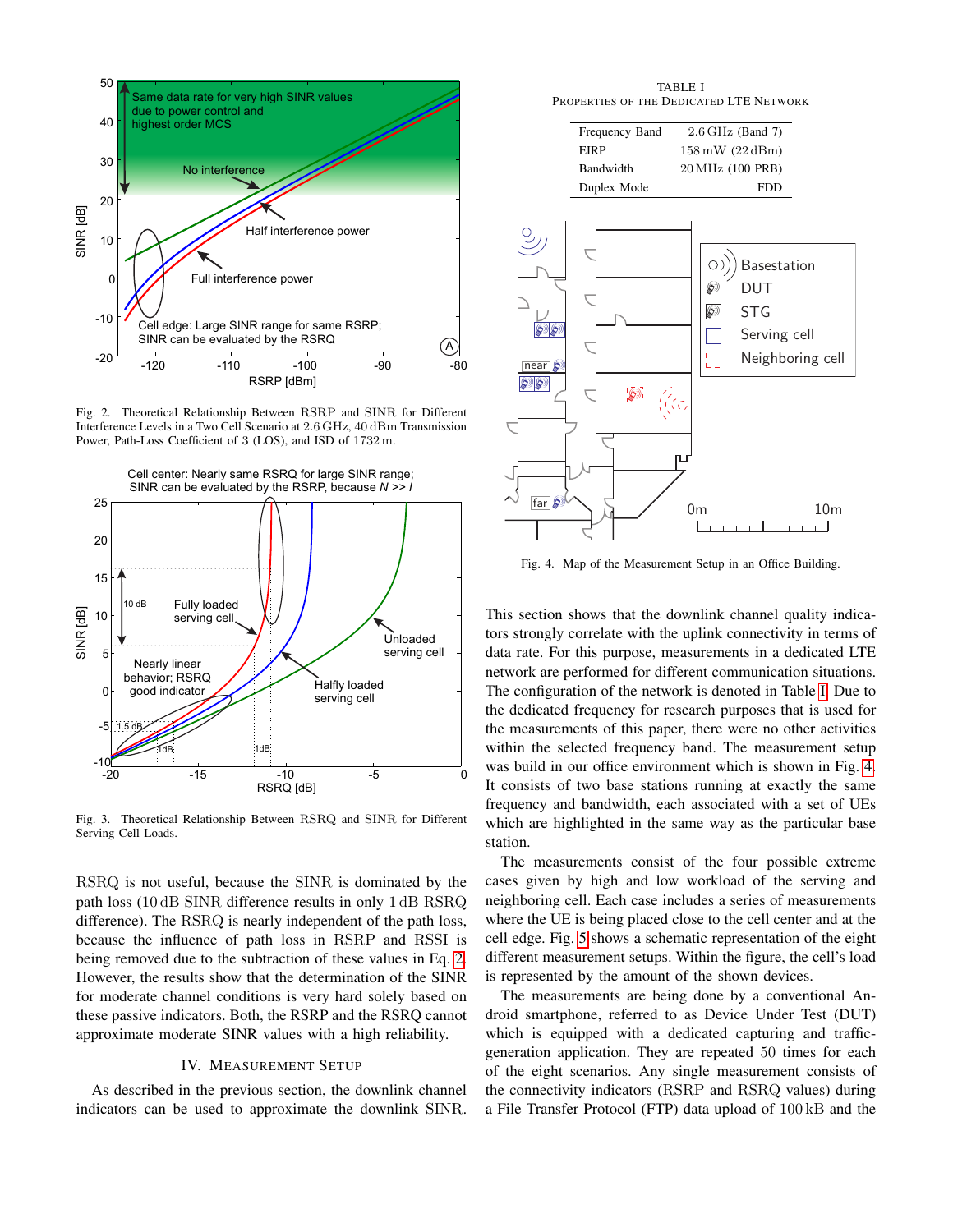

<span id="page-3-1"></span>Fig. 5. Schematic Scenario Overview for LTE Connectivity Measurements in a Dedicated Real-World LTE Network.

transfer time as evaluation of the actual connectivity, since it correlated directly with the incurred data rate.

The generation of background traffic is being done by Smart Traffic Generators (STGs) [\[17\]](#page-4-16), which are locally distributed within the cells. An STG consists of a remote-accessible Embedded PC (Raspberry Pi) equipped with an LTE modem. During the experiment the appropriate STGs perform a continuous up- and downlink performance test by means of the application IPERF3 [\[18\]](#page-4-17). For starting the performance test each active STG opens one up- and one downlink Transmission Control Protocol (TCP) connection to a server which is located within the core network of the serving cell. After establishing the connection, both, server and client try to transfer as much data as possible to each other, controlled by the TCP's internal flow control mechanism. This results in a fully loaded cell in terms of maximum radio resource utilization.

The serving cell is loaded with four distributed STGs to create a congestive scenario for the DUT. In order to achieve a worst case interference setting a single STG, connected to the neighboring cell, was placed at it's edge towards the other cell. Since there is no resource scheduling between neighboring cells the neighbor's traffic always appears as interference, no matter of how many participants utilize all available resources.

# V. MEASUREMENT RESULTS

<span id="page-3-0"></span>Fig. [6](#page-3-2) illustrates the results of LTE connectivity measurements for the eight different scenarios. The main key contributions of these measurement results are:

• Very good uplink connectivity situations (we call them connectivity hot spots) can be identified by the downlink



Fig. 6. Results of LTE Connectivity Measurements for Different Scenarios.

<span id="page-3-2"></span>

<span id="page-3-3"></span>Fig. 7. Results of LTE Connectivity Measurements in a Public LTE Network for 100 kB FTP data transfer (for Main Station Scenario).

RSRP (compare scenarios 1-4 with scenarios 5-8).

- This is valid for all analyzed scenarios, including an empty serving cell, a full serving cell and the influence of interference (cf. scenarios 1-4).
- For a good RSRP value (cell center), the load of the serving cell scales the transmission time (compare the impact of scheduling between scenarios 1 and 2), but the influence is moderate in comparison to cell edge users (compare scenarios 5 and 7).
- At the cell edge (identifiable by the RSRP), interferences play a main role (cf. scenarios 7-8) besides the load of the serving cell. The transmission time is significantly higher compared to cell center users, under all load conditions (compare scenarios 5-8 with scenarios 1-4).
- By means of the RSRQ, the connectivity at the cell edge can be identified (cf. scenarios 5-8: The increasing median of the transmission time is correlated to an decreasing RSRO value (from  $-7 \text{ dB}$  to  $-14 \text{ dB}$ ).